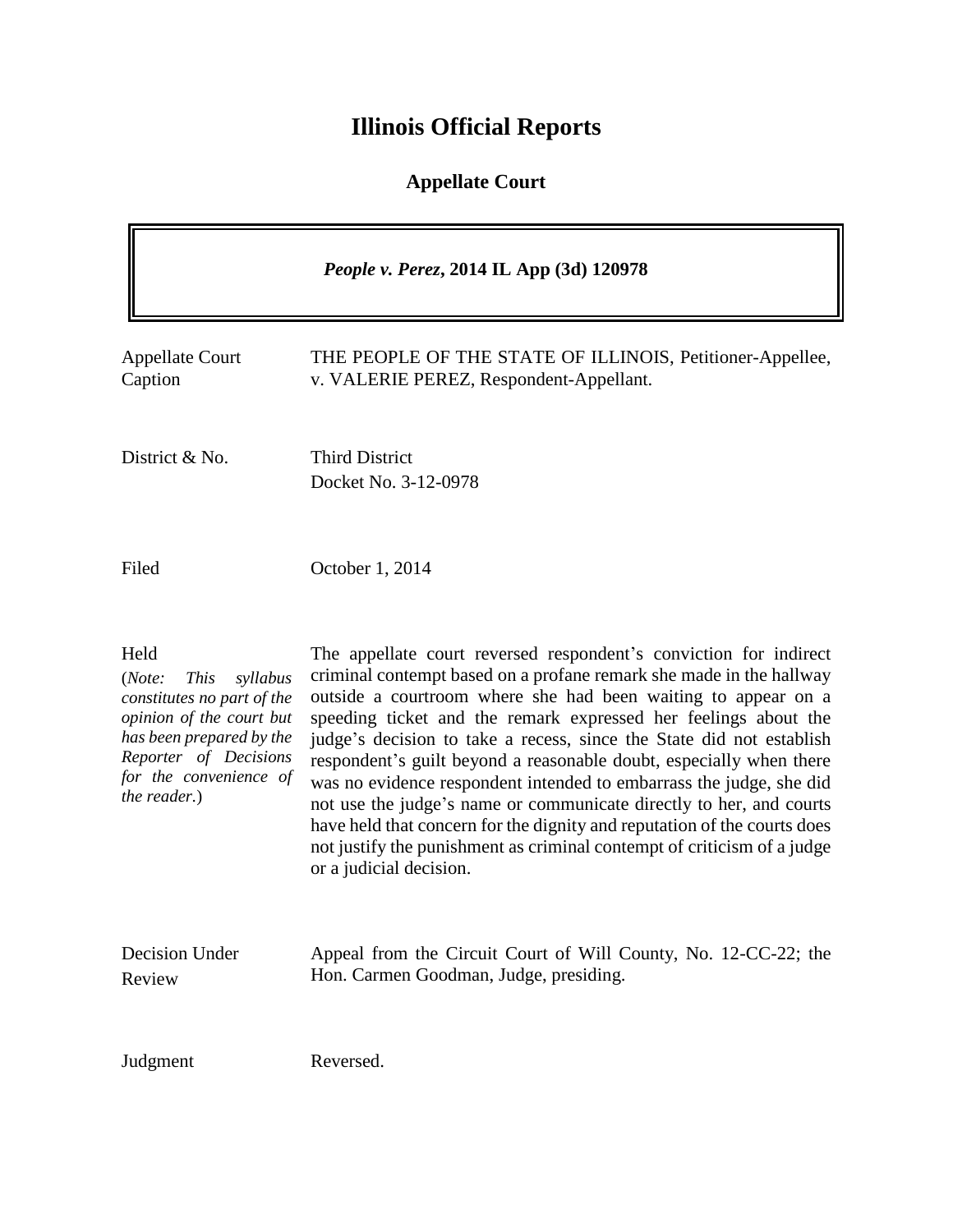Counsel on Appeal Mario Kladis, of State Appellate Defender's Office, of Ottawa, for appellant. James Glasgow, State's Attorney, of Joliet (Judith Z. Kelly, of State's Attorneys Appellate Prosecutor's Office, of counsel), for the People. Panel JUSTICE WRIGHT delivered the judgment of the court, with opinion. Presiding Justice Lytton concurred in the judgment and opinion. Justice Holdridge specially concurred, with opinion.

#### **OPINION**

¶ 1 Respondent, Valerie Perez, was in traffic court waiting to appear on a speeding ticket. When the court took a recess, respondent exited the courtroom and was overheard by a bailiff saying, "I waited all fucking morning and now she takes a break." After the bailiff relayed the comment to the court, the trial judge returned to the bench and instructed the State to prepare and file a petition for contempt. The court denied the defense request for a short continuance to prepare for trial and presided over a hearing on the same date as the alleged misconduct. After finding respondent guilty of indirect criminal contempt, the court sentenced respondent to serve eight days in custody. Respondent appeals. We reverse.

#### ¶ 2 FACTS

¶ 3 On September 28, 2012, respondent was in the Will County courthouse waiting to appear on a speeding ticket in courtroom 304. Once the court announced it would be taking a recess, respondent left the courtroom. Thereafter, Bev Richardson, a bailiff assigned to another courtroom, courtroom 302, contacted the judge and told the court that respondent purportedly used profane language in the courthouse hallway while commenting on the court's decision to take a break.

¶ 4 Based on the information communicated to the court by bailiff Richardson, the court returned to the bench and instructed the State to prepare a petition putting respondent on notice that she was being charged with indirect criminal contempt based on respondent's conduct. The prosecutor responded, "Judge, normally I can't give this to the Court. I don't know what the person said. I'm sorry." The court further advised the prosecutor that he was not required to have personal knowledge of the statement in order to draft the contempt petition.

¶ 5 The record contains an unsigned, handwritten document written on a blank form entitled "COURT ORDER." The entire handwritten petition is set forth below:

> "State files a petition for adjudication for indirect criminal contempt, and order[s] her to show good cause as to why she should not be held in indirect criminal contempt of court. \*\*\* Conduct alleged is the Defendant swore outside the courtroom after the Court had taken a recess, per Bailiff Bev Richardson. The witness indicated that the defendant said 'now she takes a break after I've been waiting all fucking morning.' "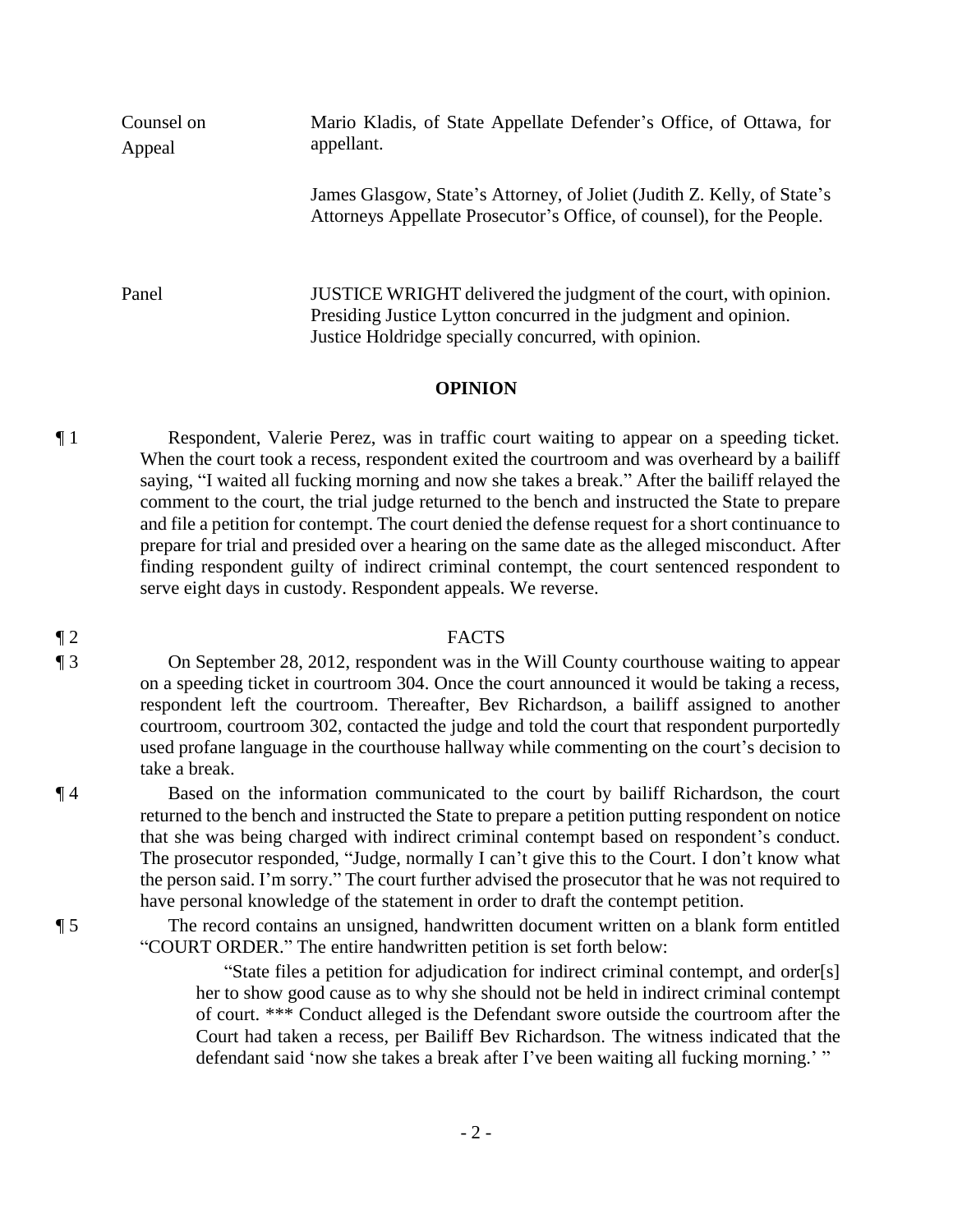¶ 6 With respondent present in the courtroom, defense counsel requested a continuance for counsel to research the law, answer the charge, prepare potential evidence, and investigate potential witnesses. Defense counsel stated respondent was entitled to be advised of the charge and the range of penalties, to benefit from compulsory process to present witnesses, and to answer the charges. Defense counsel concluded her response by stating, "It's a criminal matter like any other."

¶ 7 The court denied the request to schedule the hearing for another date. In so doing, the court said, "This is basically indirect criminal contempt. This is not criminal in nature. This is basically civil in nature. So we are going to hearing today. Call your first witness."

¶ 8 The State called bailiff Richardson, who testified she was working as a bailiff in another courtroom in the Will County courthouse that morning. According to Richardson, at around 11:30 a.m., she was standing in the hallway outside of the courtrooms when respondent exited a courtroom, entered the hallway, and loudly announced, "I waited all fucking morning and now she takes a break and I'm tired of waiting." Richardson continued, "But then all the way down the hall she was using the word F, all the way down. People at the other end were looking at her. And I told her she could not do that in this building." Richardson testified that after she told respondent not to use this type of language, "[respondent] said a few more words and she simmered down because I went to tell the Judge." On cross-examination, Richardson testified that respondent did not direct her language toward court personnel or any person in particular. The defense called no witnesses.

¶ 9 Without allowing either attorney an opportunity for closing arguments, the court found respondent guilty of indirect criminal contempt. When the court asked the prosecutor for a sentencing recommendation, defense counsel interjected by asking if she could "make a record for argument, Judge." The court indicated it first would entertain the State's recommendation for sentencing.

¶ 10 Following the State's recitation of respondent's lack of criminal history, defense counsel argued the evidence was insufficient to support a finding of guilt beyond a reasonable doubt. Counsel emphasized that her client did not direct her language toward anyone in particular and did not disrupt any court proceedings. When defense counsel began to conclude her closing argument, the following exchange took place between the court and defense counsel:

> "[Defense counsel]: \*\*\* And so I would ask the Court–I don't believe it's been proven beyond a reasonable doubt that she has committed indirect criminal contempt.

THE COURT: The Court's understanding is preponderance of the evidence.

[Defense Counsel]: I believe it is beyond a reasonable doubt, Judge.

THE COURT: Okay. Well, that's because you are looking at it from a criminal [perspective]. This is a quasi criminal case. It's civil in nature, and the standard here is the preponderance of the evidence. In other words, she doesn't do something that she was told to do. This was an outburst, and that's the way I see it."

¶ 11 The court made the following observations before sentencing respondent to serve eight days in jail, with day-for-day credit:

> "It was disruptive to my court and the administration of justice because I had to go and stop whatever that I was doing in order to–and I had to get back in here and I had two hearings in order to hear about the fact that [respondent] felt like she was inconvenienced once I took a break. I had 115 cases on my call. \*\*\*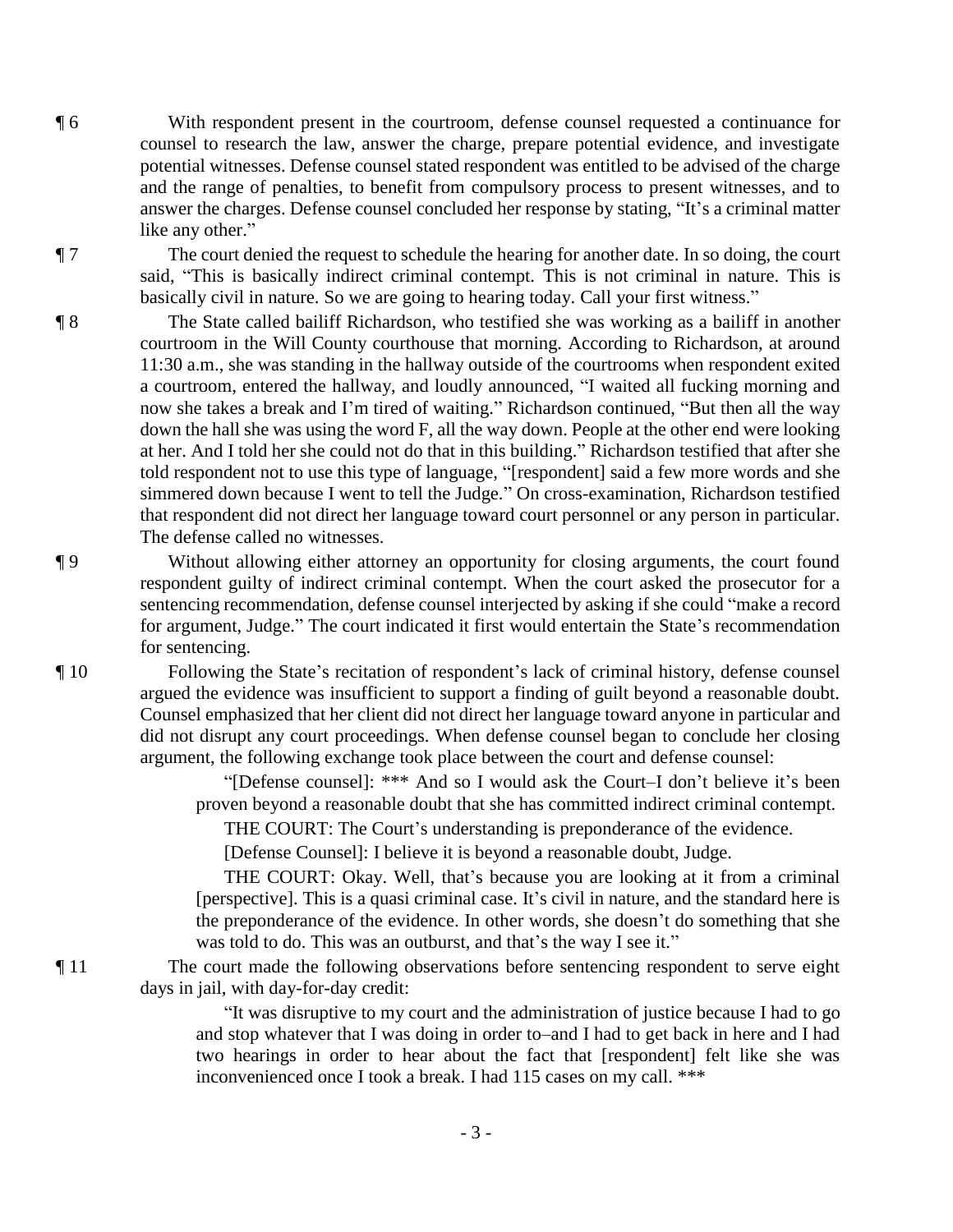And the words that were used were very disrespectful to what I try to do here each and every day. \*\*\* I find you in indirect–well, it's criminal contempt. If you want to say beyond a reasonable doubt, beyond a reasonable doubt if that's the standard, we will find that beyond a reasonable doubt."

¶ 12 Respondent filed a timely motion for a new trial alleging several errors, including: (1) the denial of her rights to a fair trial, due process, and equal protection; (2) insufficient notice of the contempt hearing; (3) the improper shifting of the burden of proof to her to show cause; (4) the denial of an opportunity to answer the charge by conducting discovery, seeking witnesses, and conducting research prior to the hearing; (5) the failure of the evidence to show she was guilty beyond a reasonable doubt; and (6) violation of her first amendment rights by the court's finding of contempt. The court denied the motion for new trial.

- ¶ 13 Respondent appeals.
- 
- 

### ¶ 14 ANALYSIS

¶ 15 On appeal, respondent raises two issues. First, she argues the finding of guilt must be reversed because the evidence was insufficient to prove her guilty of indirect criminal contempt beyond a reasonable doubt. Alternatively, if this court concludes the evidence was sufficient, respondent argues the judgment should be vacated and the matter remanded for a new trial because the trial court violated her constitutional right to procedural due process on several grounds.

- ¶ 16 The State agrees the proceedings may have been procedurally flawed, but submits the evidence was sufficient to support the allegation of indirect criminal contempt. Consequently, the State contends the matter should be remanded for a new trial.
- ¶ 17 For purposes of this appeal, the parties agree respondent was convicted of, and sentenced for, criminal, rather than civil, contempt. Criminal contempt arises from "conduct that is calculated to impede, embarrass, or obstruct the court in its administration of justice or derogate from the court's authority or dignity, or to bring the administration of the law into disrepute." *People v. Ernest*, 141 Ill. 2d 412, 421 (1990).
- ¶ 18 Direct criminal contempt involves a defiant or disrespectful verbal or nonverbal act which takes place in the courtroom and is witnessed by the judge. *People v. Jashunsky*, 51 Ill. 2d 220, 223 (1972). Neither a formal charge nor an evidentiary hearing must precede a hearing on direct criminal contempt because the misconduct was actually observed by the court and the relevant facts lie within the court's personal knowledge. See *People v. L.A.S.*, 111 Ill. 2d 539, 543 (1986) ("Direct criminal contempt may be found and punished summarily because all elements are before the court and, therefore, come within its own immediate knowledge.").
- ¶ 19 Unlike direct criminal contempt, *indirect* criminal contempt is based on conduct the court has not personally witnessed. Therefore, indirect criminal contempt should not be adjudicated in a summary proceeding initiated by the judge. Instead, indirect criminal contempt proceedings are initiated by a petitioner's written request for an adjudication of indirect criminal contempt.
- ¶ 20 A charge of indirect criminal contempt gives rise to similar procedural safeguards as those required in criminal proceedings. *People v. Lindsey*, 199 Ill. 2d 460, 471 (2002)*.* For example, a respondent in an indirect criminal contempt proceeding has the right to be advised of the nature of the charge, to be presumed innocent, to require proof beyond a reasonable doubt, and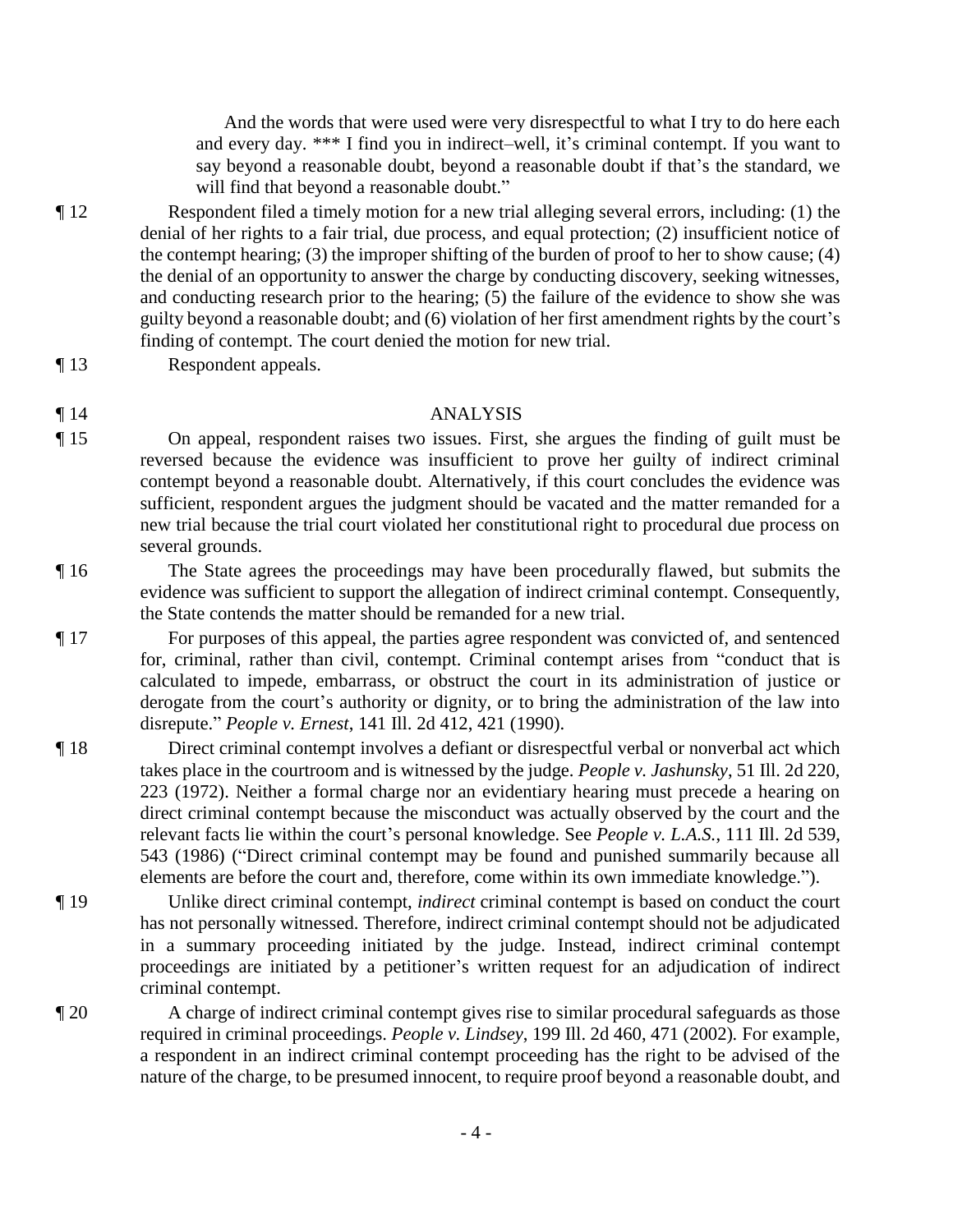to invoke the privilege against self-incrimination. *People v. Covington*, 395 Ill. App. 3d 996, 1007 (2009).

- ¶ 21 Typically, a routine petition requesting the adjudication of indirect criminal contempt is based on an assertion that the accused was aware of a valid court order and willfully ignored the mandates of the court order. See, *e.g.*, *People ex rel. City of Chicago v. Le Mirage*, *Inc.*, 2013 IL 113482. In unusual situations, an allegation of indirect criminal contempt may be levied against the accused for a verbal or nonverbal act that was allegedly disrespectful to the court's authority, but not witnessed by the judge, rather than a violation of an existing court order. See, *e.g.*, *In re Marriage of Madary*, 166 Ill. App. 3d 103 (1988) (respondent guilty of indirect criminal contempt for spitting on the petitioner while exiting the courtroom).
- ¶ 22 In this case, the trial court seemed to recognize that respondent's verbal outburst during a court recess could not be summarily adjudicated as *direct* criminal contempt because the court did not observe the alleged contemptuous conduct at issue. See *Jashunsky*, 51 Ill. 2d at 223. Consequently, after learning about respondent's conduct from bailiff Richardson, the court returned to the bench and instructed the prosecutor to prepare a charging instrument for indirect criminal contempt. The court then directed the prosecutor to provide respondent with notice by delivering a copy of the petition to respondent's counsel. In spite of this notice by written petition, the State concedes multiple other due process difficulties may be present in this record warranting, at the very least, a new hearing. We agree.
- ¶ 23 First, the case law provides that "a petition initiating indirect criminal contempt proceedings ought not have the title 'Petition for Rule To Show Cause,' " since this language applies only in proceedings for indirect *civil* contempt and impermissibly shifts the burden of proof to respondent. *In re Marriage of Betts*, 200 Ill. App. 3d 26, 58-59 (1990). In fact, the inartfully drafted petition prepared by the prosecutor directed respondent to "show cause" and created a great deal of confusion for the court concerning the proper burden of proof.
- ¶ 24 Second, the court's decision to deny defense counsel's request for a continuance creates serious due process concerns. After denying the request for a continuance, without inquiring whether the State objected to the request, the court held a hearing on the merits on the same day as the alleged contemptuous act. This decision by the court may have deprived respondent of her due process right to have notice of the indirect criminal contempt hearing "within a reasonable time in advance of the hearing." *Betts*, 200 Ill. App. 3d at 53.
- ¶ 25 In addition, the record reveals the State's only witness spoke directly to the court about the incident prior to the hearing. We respectfully suggest a judge in this situation may consider voluntary recusal after discussing the incident with an eyewitness. See Ill. S. Ct. R. 61 (eff. Oct. 15, 1993); see also *Mayberry v. Pennsylvania*, 400 U.S. 455, 465 (1971) (Due process requires another judge to determine the issue of contempt if the judicial target of the verbal commentary becomes "personally embroiled" in the conflict. (Internal quotation marks omitted.)).
- ¶ 26 Yet, in spite of the procedural due process irregularities identified above, the sufficiency of the evidence dictates the appropriate remedy on appeal. As the State argues, if the evidence was sufficient to support the court's finding of indirect criminal contempt, the proper remedy requires this court to vacate respondent's conviction and remand for further proceedings, allowing for procedural due process. See *People v. Lopez*, 229 Ill. 2d 322, 367 (2008). However, if the evidence was not sufficient to establish indirect criminal contempt, then we must reverse respondent's conviction outright, based on the principles of double jeopardy. *Id.*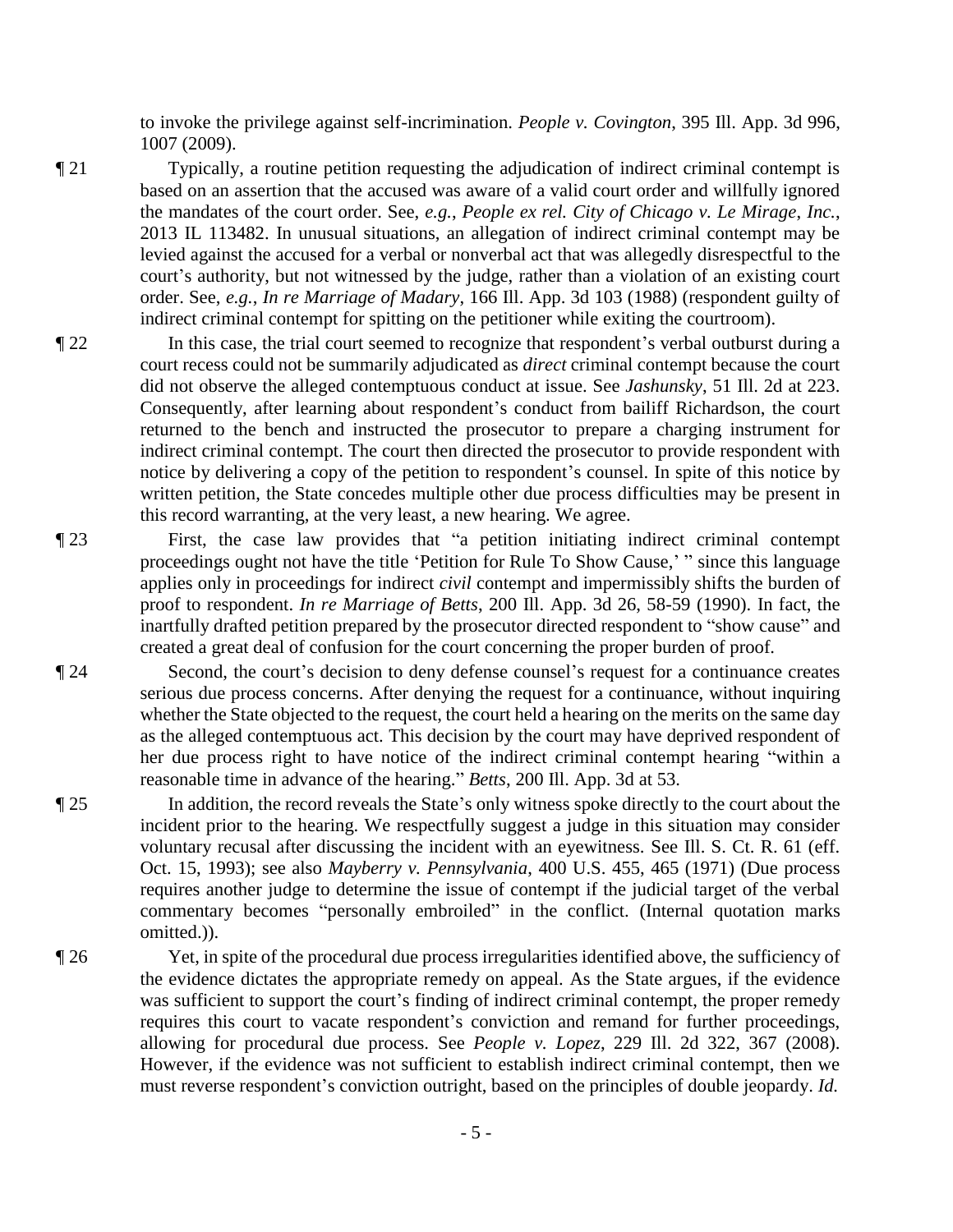- ¶ 27 On appeal, the test for determining the sufficiency of the evidence is whether any rational trier of fact could have found the essential elements of the charge beyond a reasonable doubt, viewing the evidence in the light most favorable to the State. *People v. Wheeler*, 226 Ill. 2d 92, 114 (2007). We first consider the court's findings of fact.
- ¶ 28 In this case, the trial judge found "the words that were used were very disrespectful to what I try to do here each and every day." As previously stated, a verbal or nonverbal act may qualify as an act of indirect criminal contempt in certain situations. Based on the judge's remark, it appears the court found respondent intended to embarrass the judge or bring her method of the administration of the law into disrepute.
- ¶ 29 Viewing respondent's words in the light most favorable to the State, we are unable to conclude the evidence proved respondent intended to embarrass the judge, since respondent did not communicate this statement directly to the judge or identify the judge by name while in the hallway. In addition, the bailiff's testimony established respondent did not use profanity when referring to the judge as "she." Instead, respondent complained the respondent was tired of waiting all "f\*\*\* morning." Since the bailiff testified respondent entered the hallway after the court recessed, at 11:30 a.m., there seems to be an element of truthfulness to respondent's declaration and verbalized frustration. These remarks about the additional delay resulting from the recess may constitute protected speech under the first amendment. See *New York Times Co. v. Sullivan*, 376 U.S. 254, 272-73 (1964) ("[T]his Court has held that concern for the dignity and reputation of the courts does not justify the punishment as criminal contempt of criticism of the judge or his decision.").
- ¶ 30 After the State rested its case, the court seemed to make another finding when it announced, "In other words, she [did not] do something that she was told to do. This was an outburst, and that's the way I see it." The record on appeal does not support the court's finding the outburst took place after respondent did not "do something that she was told to do."
- ¶ 31 In this case, the petitioner did not allege respondent disobeyed a court order on the date in question. Further, the State did not present any evidence of the existence of a court order requiring respondent to behave in a certain fashion in the hallway. Finally, the bailiff testified that once she told respondent not to use profanity, respondent "simmered" down. Hence, the evidence did not establish respondent disobeyed the directive of the court or an officer of the court on the day in question.
- ¶ 32 Consequently, viewing the evidence in the light most favorable to the State after considering the multiple ways a respondent may commit indirect criminal contempt, we conclude the State's evidence did not establish respondent was guilty of indirect criminal contempt beyond a reasonable doubt. Accordingly, we reverse respondent's conviction.
- ¶ 33 CONCLUSION
- ¶ 34 The judgment of the circuit court of Will County is reversed.
- ¶ 35 Reversed.
- ¶ 36 JUSTICE HOLDRIDGE, specially concurring.
- ¶ 37 This is a straightforward case. The only thing we need to decide is whether, taken in the light most favorable to the State, the evidence was sufficient to sustain a conviction for indirect